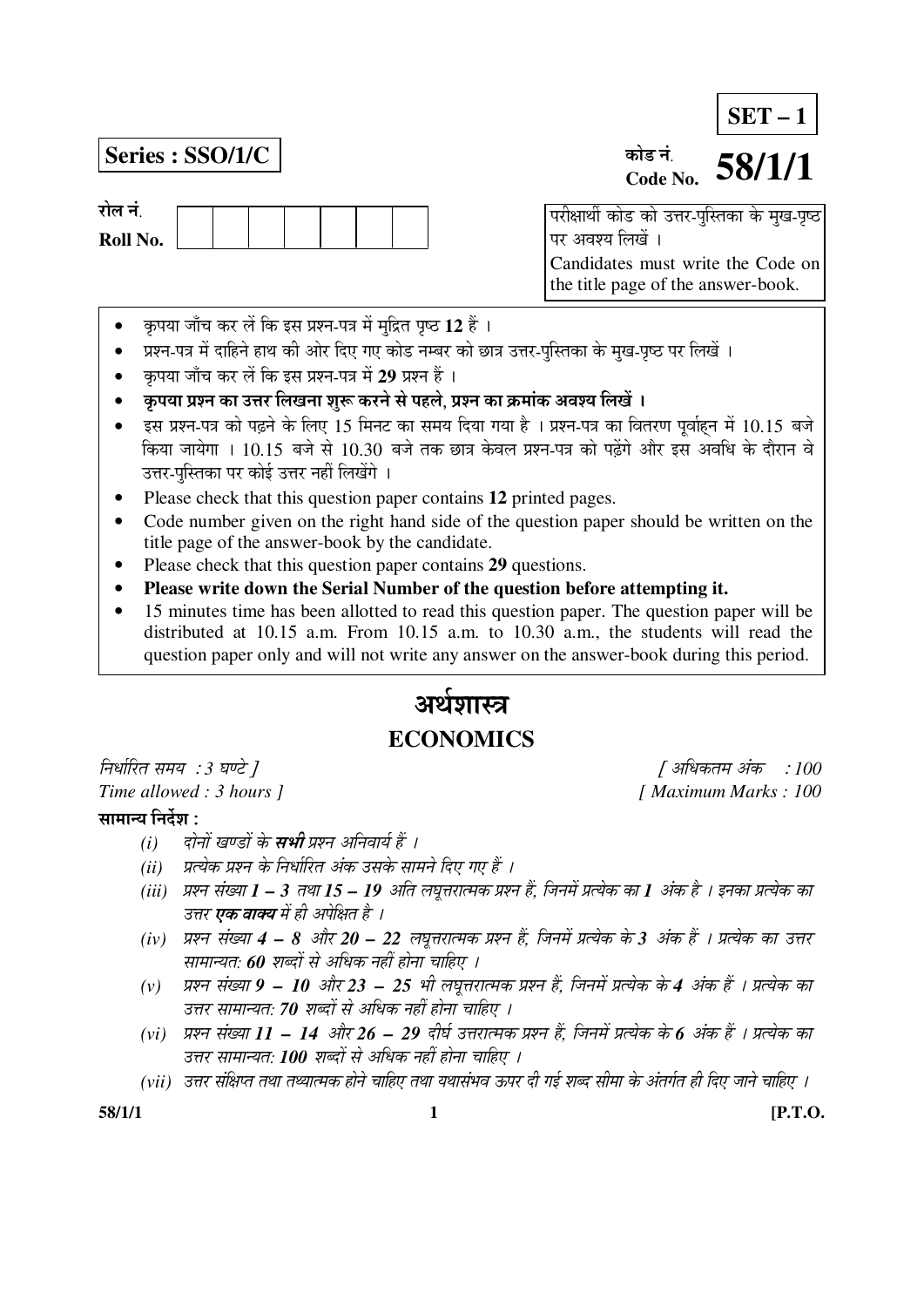## **General Instructions :**

- *(i) All questions in both the sections are compulsory.*
- *(ii) Marks for questions are indicated against each question.*
- *(iii) Questions No.1-3 and 15-19 are very short-answer questions carrying 1 mark each. They are required to be answered in one sentence each.*
- *(iv) Questions No. 4-8 and 20-22 are short-answer questions carrying 3 marks each. Answers to them should normally not exceed 60 words each.*
- *(v) Questions No. 9-10 and 23-25 are also short-answer questions carrying 4 marks each. Answers to them should normally not exceed 70 words each.*
- *(vi) Questions No. 11-14 and 26-29 are long-answer questions carrying 6 marks each. Answers to them should normally not exceed 100 words each.*
- *(vii) Answers should be brief and to the point and the above word limits should be adhered to as far as possible.*

### खण्ड – अ

# **Section – A**

1. ‹Ûú ¾ÖßÖã Ûúß ´ÖÖÑÝÖ ¾ÖÛÎú DD' ÃÖê ×ÜÖÃÖÛú Ûú¸ü dd' ÆüÖê •ÖÖŸÖß Æîü … **1** 



इसका कारण : (सही विकल्प चुनिए)

- $(a)$  वस्तु की कीमत कम होना हो सकता है ।
- $(b)$  वस्त की कीमत बढना हो सकता है।
- (c) जितिस्थापन वस्तु की कीमत बढ़ना हो सकता है ।
- $(d)$  प्रिक वस्तु की कीमत बढ़ना हो सकता है ।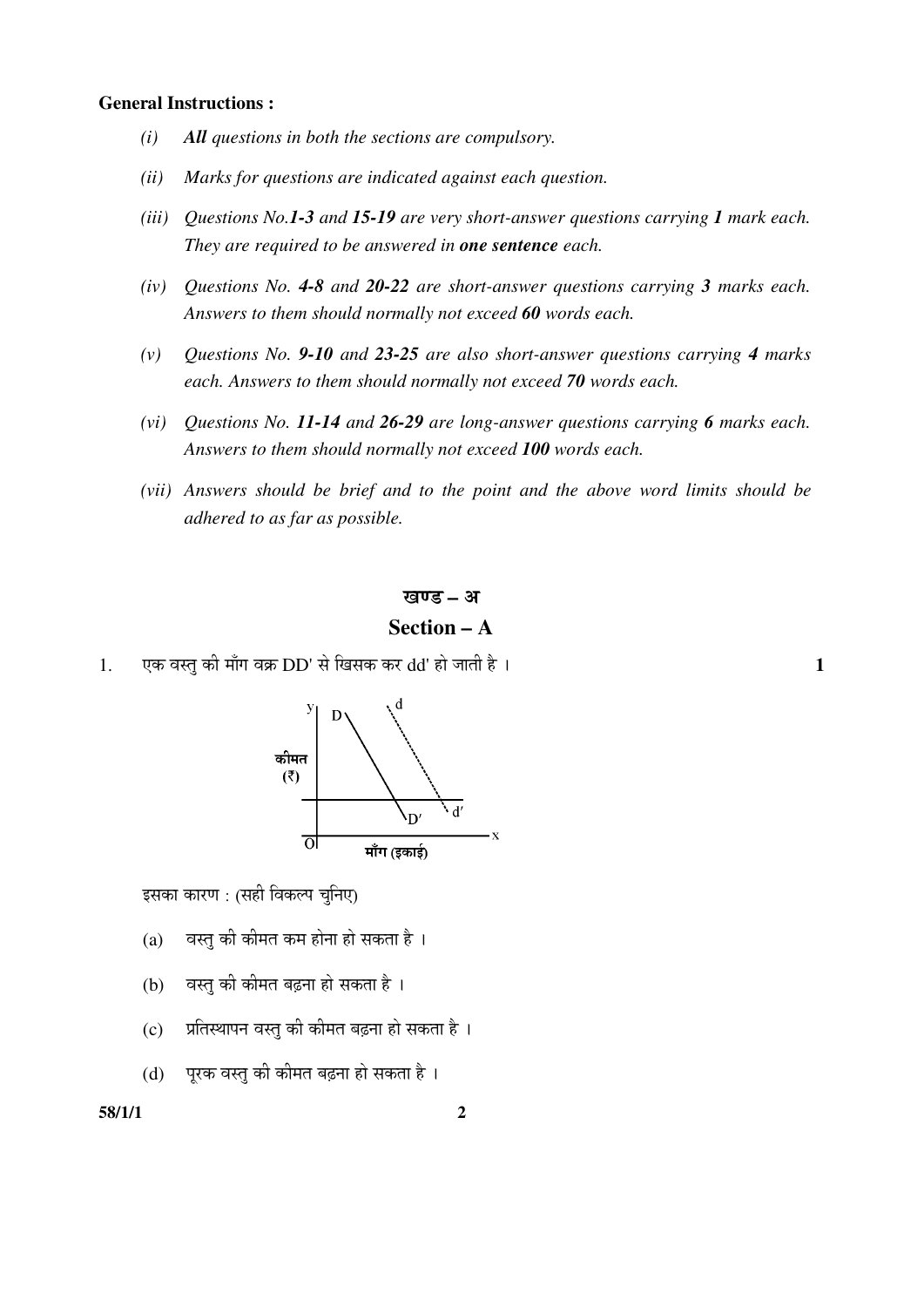The demand curve of a goods shifts from DD' to dd'.



This shift can be caused by : (Choose the correct alternative)

- (a) fall in the price of the goods.
- (b) rise in the price of the goods.
- (c) rise in the price of substitute goods.
- (d) rise in the price of complementary goods.
- 2. पक वस्तु की 5 इकाइयाँ बेचने पर कुल संप्राप्ति (आगम) ₹ 100 है । 6 इकाइयाँ बेचने पर सीमान्त संप्राप्ति ` 8 Æîü … 6 ‡ÛúÖ‡µÖÖÑ ×ÛúÃÖ Ûúß´ÖŸÖ ¯Ö¸ü ²Öê"Öß •ÖÖŸÖß Æïü ? (ÃÖÆüß ×¾ÖÛú»¯Ö "Öã×®Ö‹) **1** 
	- (a)  $\bar{\bar{\xi}}$  28 प्रति इकाई
	- (b)  $\bar{\bar{\xi}}$  20 प्रति इकाई
	- (c)  $\bar{\bar{\xi}}$  18 प्रति इकाई
	- (d)  $\bar{\bar{\xi}}$  12 प्रति इकाई

When 5 units of a goods are sold, total revenue is  $\bar{\tau}$  100. When 6 units are sold, marginal revenue is  $\bar{\tau}$  8. At what price are 6 units sold ? (Choose the correct alternative)

- (a) ₹ 28 per unit
- (b)  $\bar{\tau}$  20 per unit
- (c) ₹ 18 per unit
- (d)  $\bar{\tau}$  12 per unit
- 3. कोई एक आर्थिक उपाय सुझाइए जिसके द्वारा सरकार 'खादी' के उपभोग को प्रोत्साहित कर सकती है । 1

 Suggest any one economic measure by which the government can promote consumption of 'Khadi'.

**58/1/1 3 [P.T.O.**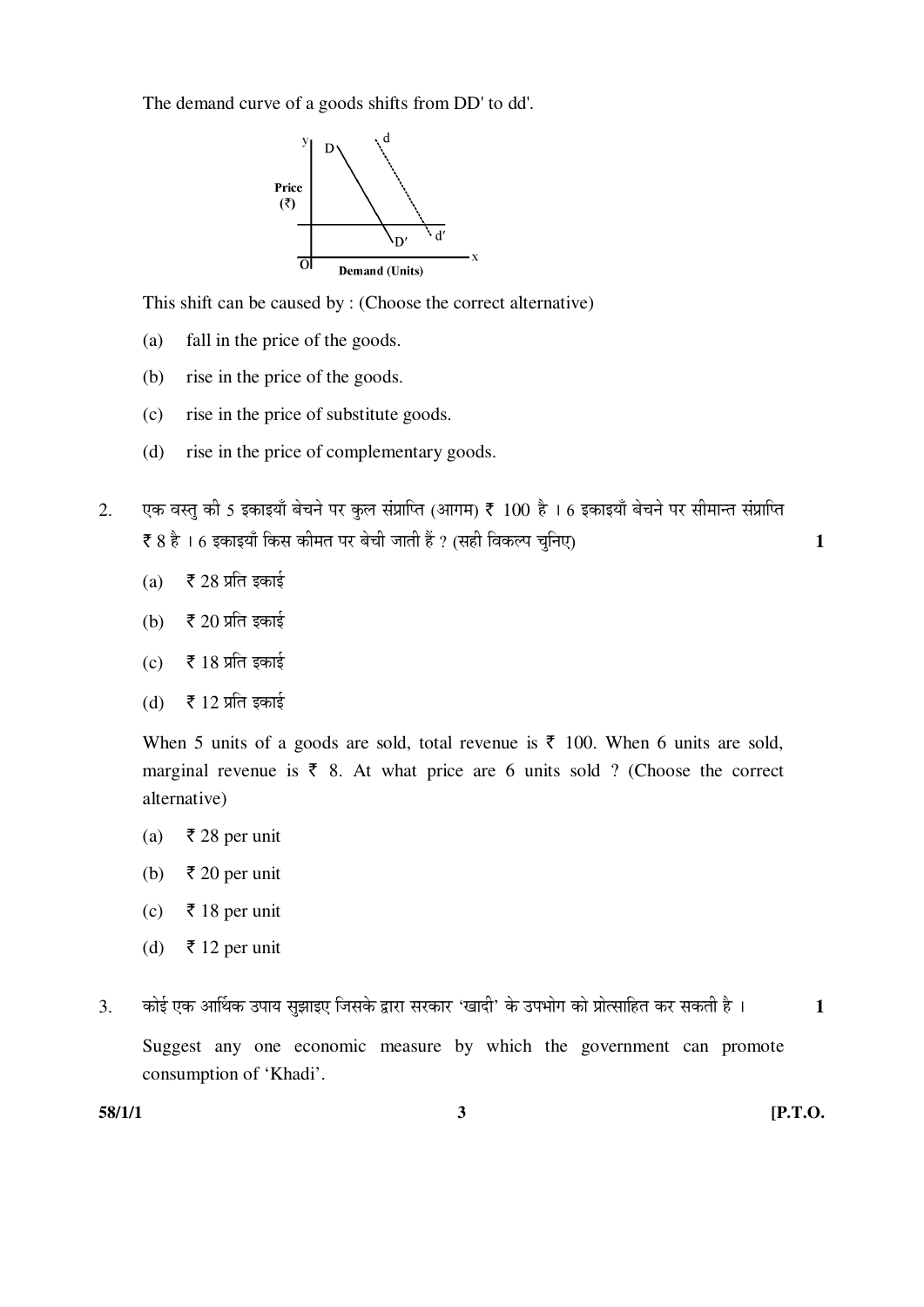4. व्या अमीर देशों को भी केन्द्रीय समस्याओं का सामना करना पड़ता है ? अपने उत्तर के लिए कारण ¤üßו֋ … **3**  Do rich countries also face central problems ? Give reasons for your answer. 5. जम्मु और कश्मीर में आई बाढ़ के उसकी उत्पादन संभावना सीमा (वक्र) पर प्रभाव की व्याख्या कीजिए । 3 Explain the effects of floods in Jammu and Kashmir on its production possibilities frontier. 6. ³ÖÖ¸üŸÖ ÃÖ¸üÛúÖ¸ü Ûãú"û ±úÃÖ»ÖÖë Ûêú ×»Ö‹ 'ÃÖ´Ö£ÖÔ®Ö ´Ö滵Ö' ŒµÖÖë ×®Ö¬ÖÖÔ׸üŸÖ Ûú¸üŸÖß Æîü ? ÃÖ´Ö—ÖÖ‡‹ … **3**  Why does the government of India fix 'support price' for some crops ? Explain. 7. पर्ण प्रतियोगिता के अन्तर्गत क्यों एक फर्म 'कीमत-स्वीकारक' होती है. 'कीमत-निर्धारक' नहीं ? समझाइए । 3 अथवा †»¯ÖÖ׬ÖÛúÖ¸ü Ûúß ÝÖî¸ü-Ûúß´ÖŸÖ ¯ÖÏןֵÖÖê×ÝÖŸÖÖ ×¾Ö¿ÖêÂÖŸÖÖ Ûúß ¾µÖÖܵÖÖ Ûúßו֋ … **3**  Why is a firm under perfect competition a 'price-taker' and not a 'price-maker' ? Explain.

# **OR**

Explain 'non-price competition' feature of oligopoly.

- 8. ×®Ö´®Ö×»Ö×ÜÖŸÖ Ûú£Ö®Ö ÃÖÆüß Æïü µÖÖ ÝÖ»ÖŸÖ … †¯Ö®Öê ˆ¢Ö¸ü Ûêú ×»Ö‹ ÛúÖ¸üÞÖ ¤üßו֋ … **3** 
	- (a) कल उत्पाद के स्थिर होने पर औसत उत्पाद घटेगा ।
	- (b) सीमान्त लागत के बढ़ने पर ही औसत लागत बढ़ेगी ।

 State whether the following statements are true or false. Give reasons for your answer.

- (a) When total product is constant average product will fall.
- (b) Average cost will rise only when marginal cost rises.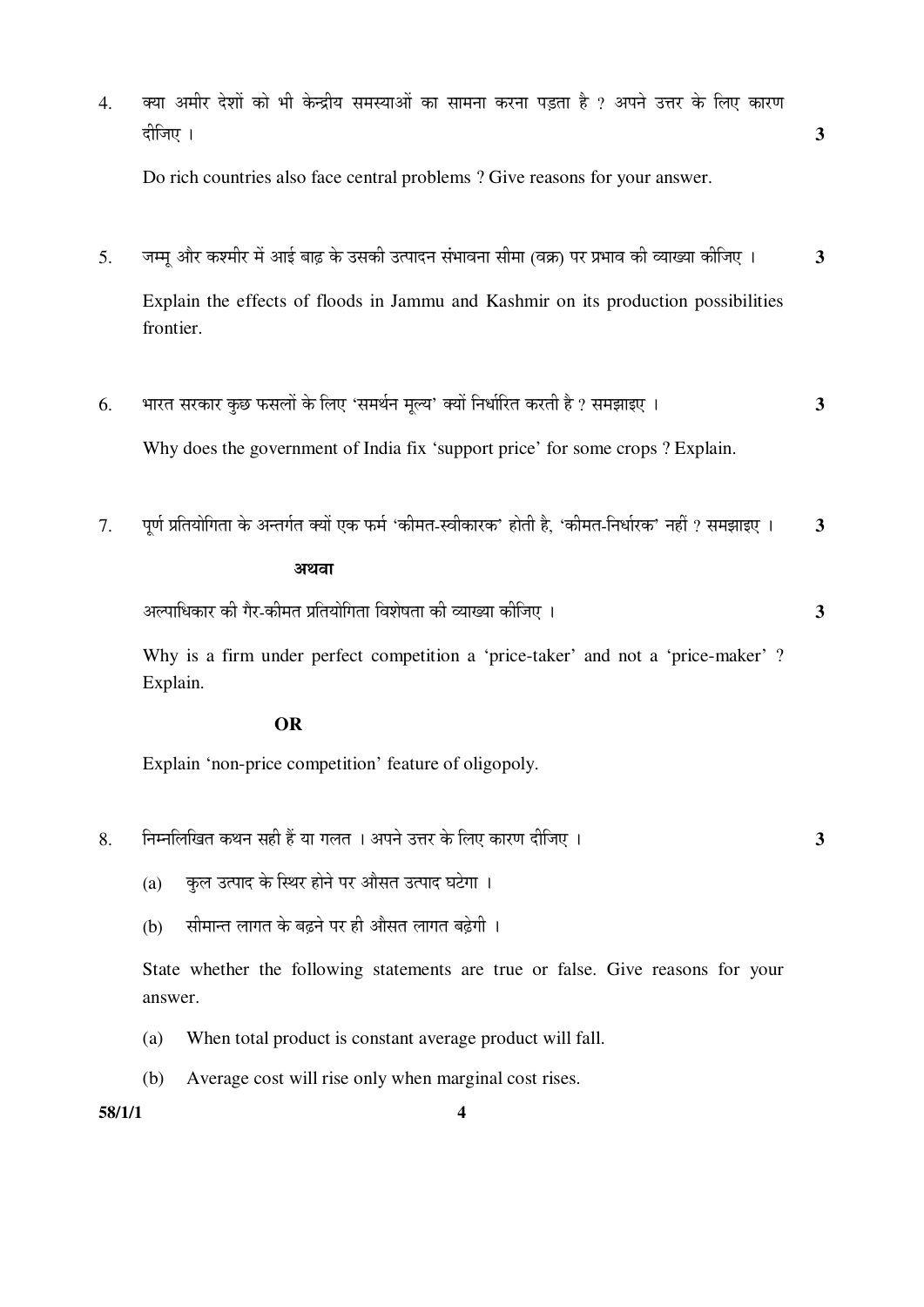अथवा

माँग की कीमत लोच को प्रभावित करने वाले **किन्हीं दो** कारकों की व्याख्या कीजिए ।

 Show that price and demand of a commodity are inversely related ? Use utility analysis.

## **OR**

Explain **any two** factors that affect price elasticity of demand.

- 10. वस्त् की 'बाजार माँग' की परिभाषा दीजिए । इसको प्रभावित करने वाले कारक बताइए । 4 Define 'market demand' for a goods. State the factors that affect it.
- $11.$   $\frac{1}{3}$ त्पादक के संतुलन की शर्तें समझाइए ।

## अथवा

निम्नलिखित में क्या सम्बन्ध होता है ?

- (a) सीमान्त संप्राप्ति (आगम) और औसत संप्राप्ति,
- (b) कुल संप्राप्ति और सीमान्त संप्राप्ति

Explain the conditions of producer's equilibrium.

# **OR**

What is the relationship between :

- (a) Marginal revenue and Average revenue
- (b) Total revenue and Marginal revenue
- 12. परिवर्ती अनुपातों के नियम की सीमान्त उत्पाद और कुल उत्पाद वक्रों की सहायता से व्याख्या कीजिए । **6**  Explain the law of variable proportions with the help of marginal product and total product curves.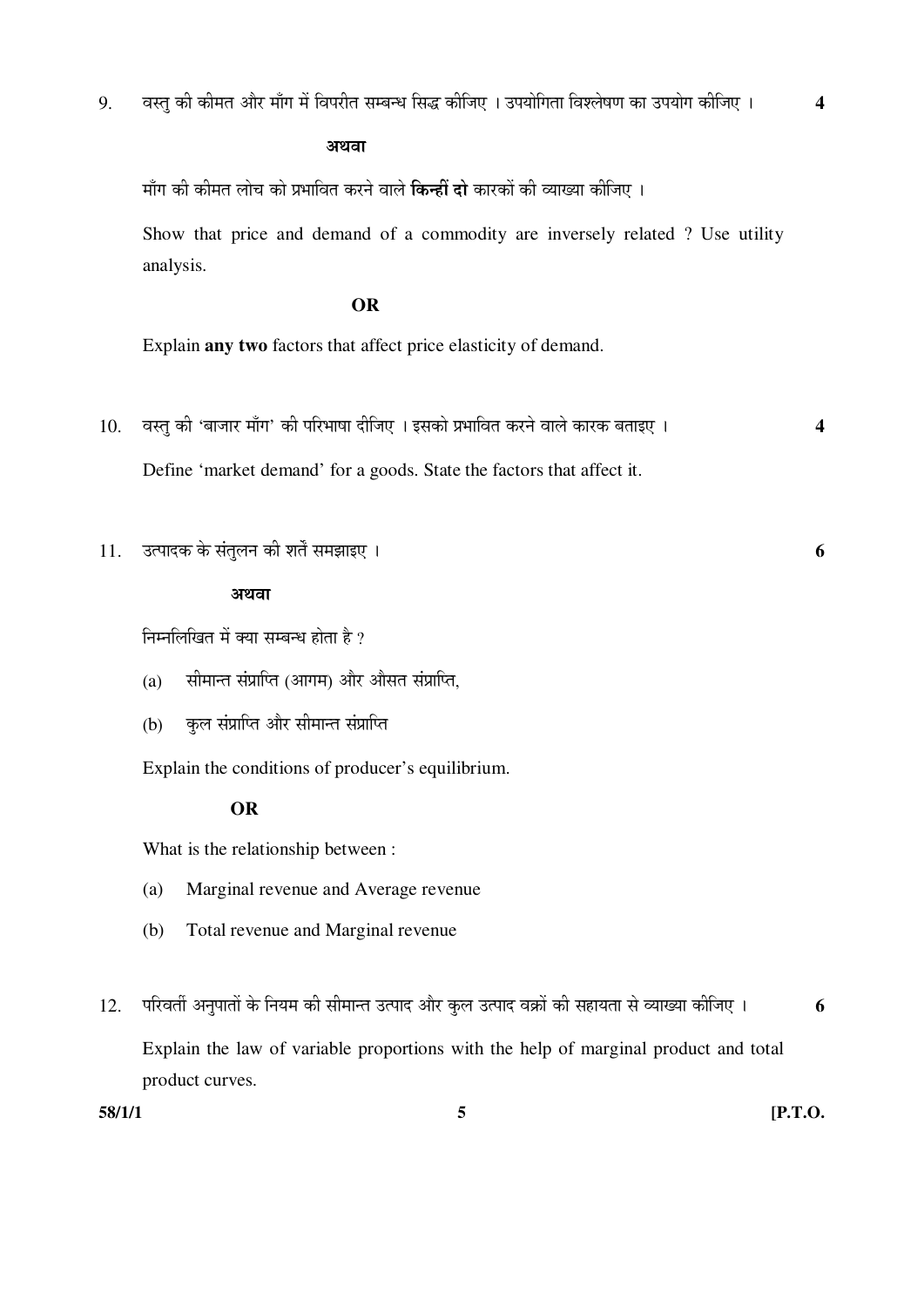$\hat{p}$ नमलिखित प्रश्न केवल **दृष्टिहीन परीक्षार्थियों के लिए** प्रश्न संख्या 12 के स्थान पर है:

परिवर्ती अनुपातों का नियम एक तालिका की सहायता से समझाइए ।

The following question is for the **Blind Candidates** only in lieu of **Q. No. 12.** Explain the law of variable proportions with the help of a schedule.

13. उपभोक्ता संतुलन की परिभाषा दीजिए । अनधिमान वक्र विश्लेषण के अन्तर्गत इसकी शर्तों की व्याख्या Ûúßו֋ … **6** 

 Define consumer's equilibrium. Explain its conditions under indifference curve analysis.

14. A वस्त का बाजार संतलन की स्थिति में है । इसकी आगतों की कीमत बढ़ जाती है । एक रेखाचित्र की सहायता से संतुलन कीमत, माँग-मात्रा और पुर्ति-मात्रा पर इसके प्रभावों की श्रृंखला की व्याख्या कीजिए । 6

 The market for commodity A is in equilibrium. The price of its inputs rises. Explain its chain of effects on equilibrium price, quantity demanded and supplied with the help of a diagram.

 $\hat{p}$ नमलिखित प्रश्न केवल **दृष्टिहीन परीक्षार्थियों के लिए** प्रश्न संख्या 14 के स्थान पर है:

एक वस्तु की माँग-आधिक्य का अर्थ बताइए । संतुलन कीमत, माँग-मात्रा और पुर्ति-मात्रा पर इसके प्रभावों की शृंखला की व्याख्या कीजिए ।

The following question is for the **Blind Candidates** only in lieu of **Q. No. 14.** 

Give the meaning of 'excess demand' of a commodity. Explain its chain of effects on equilibrium price, quantity demanded and quantity supplied.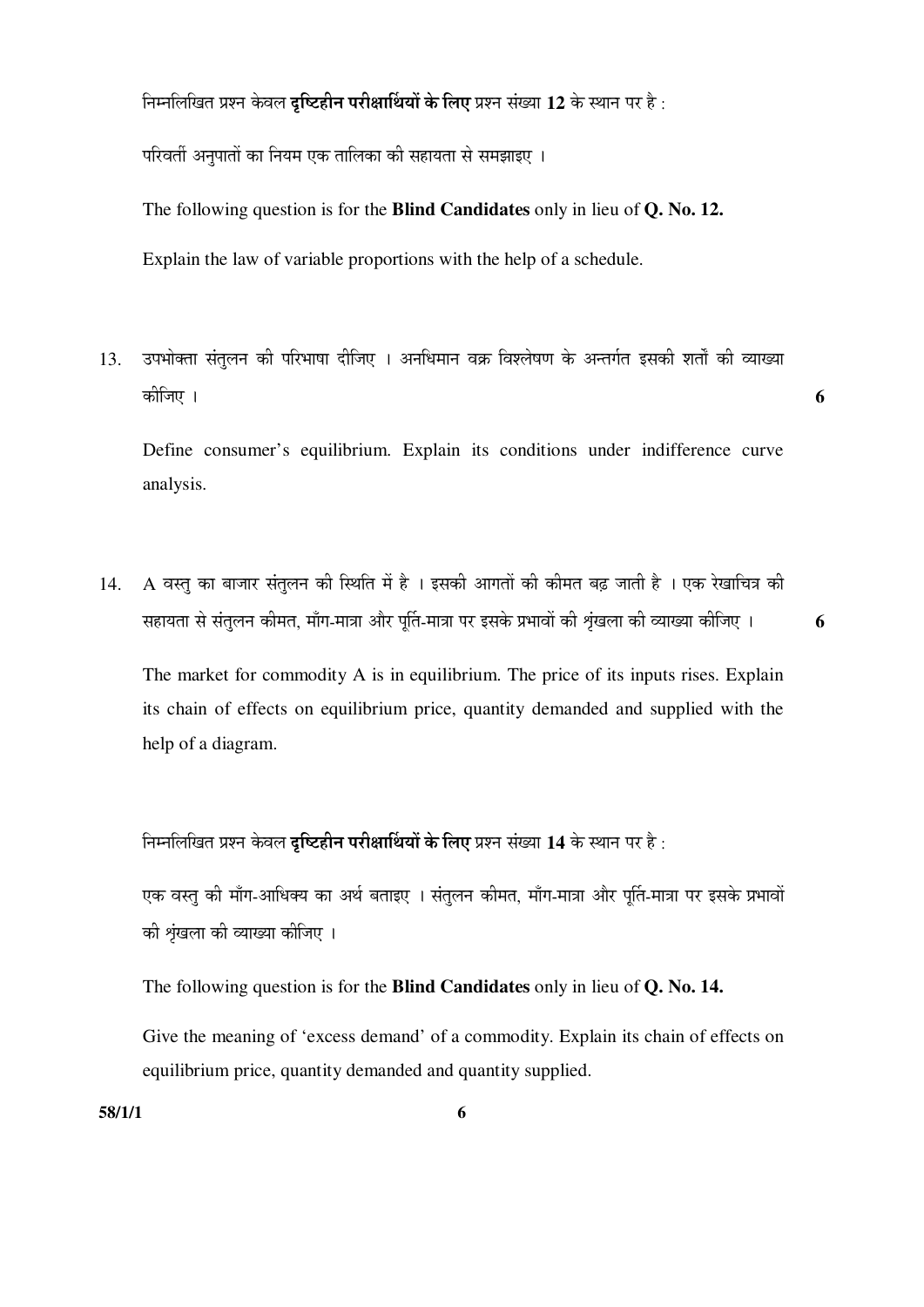### खण्ड – ब

# **Section – B**

- 15. निम्नलिखित में से कौन सा प्रत्यक्ष करों का जोड़ा है ? (सही विकल्प चुनिए) 1
	- (a) उत्पादन शुल्क और सम्पत्ति कर
	- (b) सेवा कर और आय कर
	- (c) उत्पादन शुल्क और सेवा कर
	- (d) सम्पत्ति कर और आय कर

 Which one of the following is a combination of direct taxes ? (Choose the correct alternative)

- (a) Excise duty and Wealth tax
- (b) Service tax and Income tax
- (c) Excise duty and Service tax
- (d) Wealth tax and Income tax
- $16.$  मुद्रा पूर्ति के घटक बताइए ।  $\qquad \qquad$

State the components of money supply.

- $17.$  निम्नलिखित कथनों में से कौन सा सही हैं ?  $\overline{1}$ 
	- (a) कुल व्यय और कुल प्राप्तियों का अन्तर राजकोषीय घाटा होता है ।
	- (b) कुल प्राप्तियों और ब्याज भुगतान का अन्तर प्राथमिक घाटा होता है ।
	- $\overline{c}$ ) हाजकोषीय घाटा प्राथमिक घाटे और ब्याज भगतान का योग होता है)।

Which of the following statements is true ?

- (a) Fiscal deficit is the difference between total expenditure and total receipts.
- (b) Primary deficit is the difference between total receipt and interest payments.
- (c) Fiscal deficit is the sum of primary deficit and interest payment.

**58/1/1 7 [P.T.O.**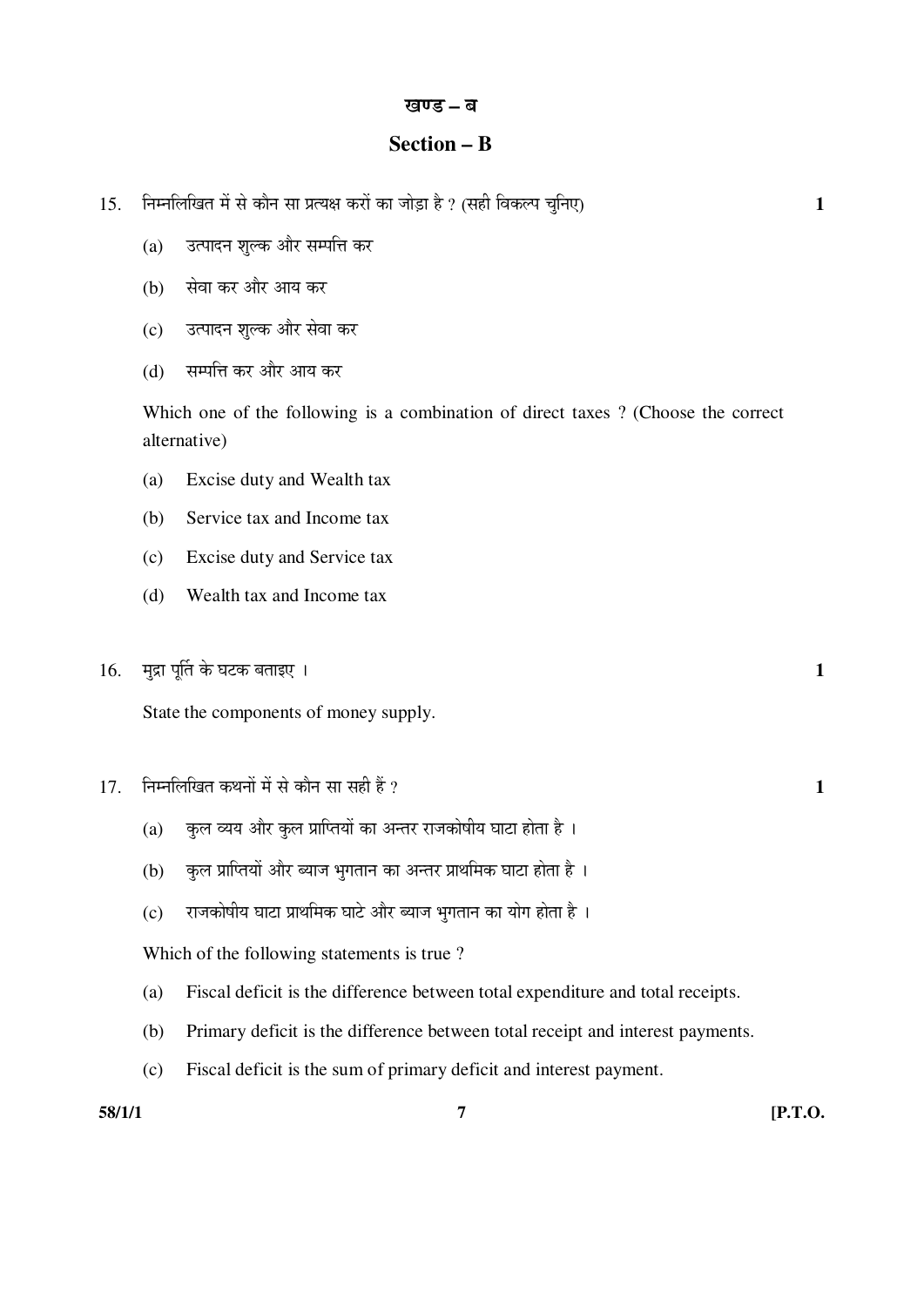- 18. ×®Ö´®Ö×»Ö×ÜÖŸÖ ´Öë ÃÖê ÛúÖî®Ö ÃÖÖ ¯ÖϾÖÖÆü ®ÖÆüà Æîü ? (ÃÖÆüß ×¾ÖÛú»¯Ö "Öã×®Ö‹) **1** 
	- $(a)$  पूँजी
	- (b) आय
	- (c) निवेश
	- (d) घिसावट

Which of the following is not a flow ? (Choose the correct alternative)

- (a) Capital
- (b) Income
- (c) Investment
- (d) Depreciation
- 19. निम्नलिखित में से कौन सा मुद्रा का कार्य नहीं है ? (सही विकल्प चुनिए) 1
	- $(a)$  विनिमय का माध्यम
	- (b) कीमत स्थिरता
	- (c) मूल्य संचय
	- (d) लेखा की इकाई

Which of the following is not a function of money ? (Choose the correct alternative)

- (a) medium of exchange
- (b) price stability
- (c) store of value
- (d) unit of account
- $20.$  निम्नलिखित में क्या सम्बन्ध होता है ?  $3$ 
	- $(a)$  औसत उपभोग प्रवृत्ति और औसत बचत प्रवृत्ति
	- (b) सीमान्त उपभोग प्रवृत्ति और निवेश गुणक

# अथवा

निम्नलिखित का अर्थ बताइए:

- $(a)$  अनैच्छिक बेरोज़गारी, और
- $(b)$  स्फीतिक अंतराल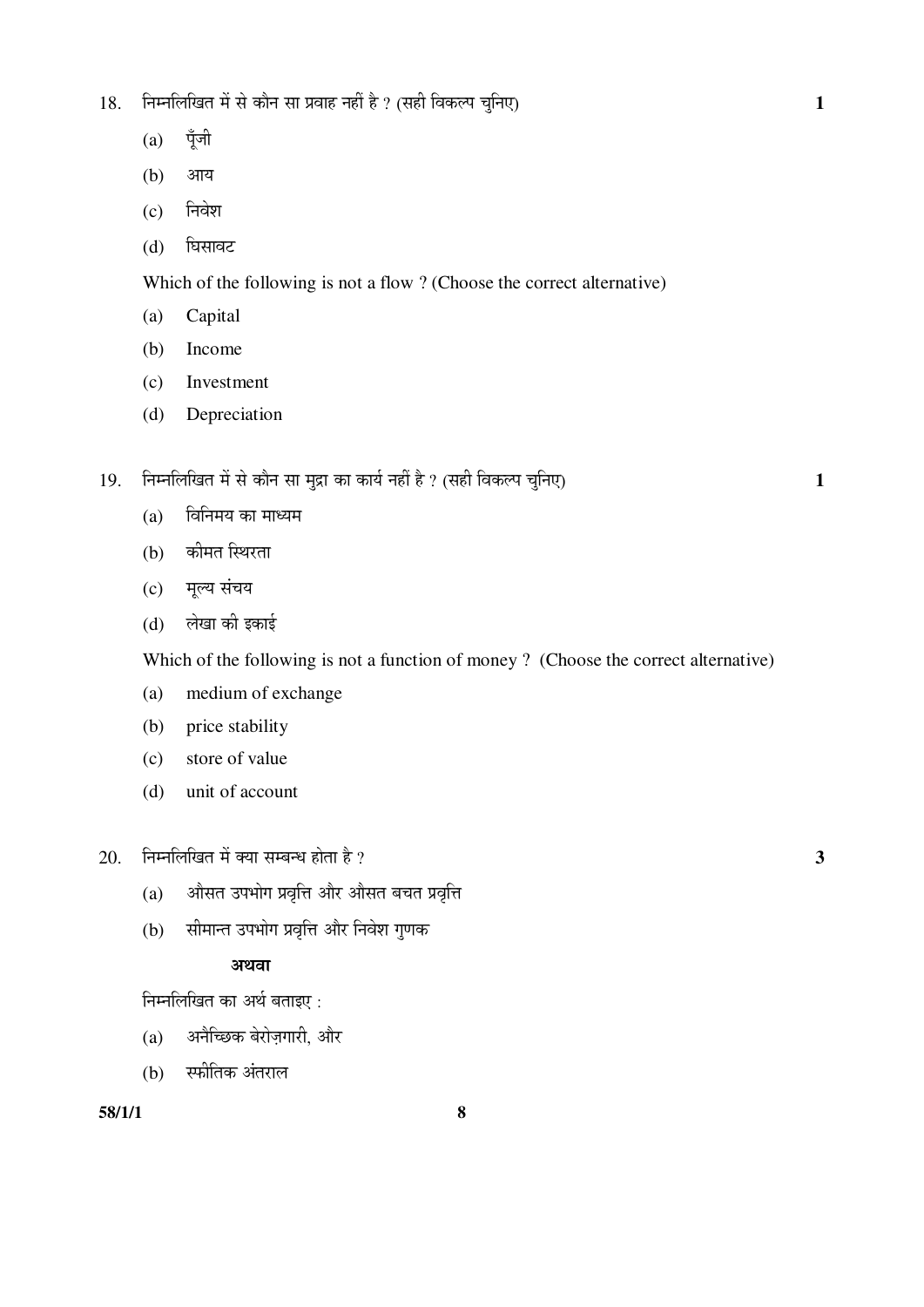What is the relationship between :

- (i) Average propensity to consume and average propensity to save.
- (ii) Marginal propensity to consume and investment multiplier.

**OR**

Give the meaning of :

- (i) involuntary unemployment, and
- (ii) inflationary gap
- 21. ×¾Ö¤êü¿Öß ´Öã¦üÖ Ûúß ´ÖÖÑÝÖ Ûêú ×Ûú®Æüà ŸÖß®Ö ÄÖÖêŸÖÖë ÛúÖ ¾ÖÞÖÔ®Ö Ûúßו֋ … **3**

Describe **any three** sources of demand for foreign exchange.

 $22.$  बचत = –  $100 + 0.2$  Y (आय) । यह एक अर्थव्यवस्था में बचत फलन है । निवेश व्यय 5,000 है । आय ो के संतुलन स्तर का परिकलन कीजिए । संस्था के अन्य अधिक के संस्था के अन्य अधिक के अन्य अधिक के अन्य अधिक के अन्

 $S = -100 + 0.2$  Y is the saving function in an economy. Investment expenditure is 5,000. Calculate the equilibrium level of income.

 $23.$  निम्नलिखित आँकड़ों से कारक लागत पर निवल मूल्य संवृद्धि का परिकलन कीजिए :  $\,$ 

# ( $\bar{\tau}$  करोड़ों में)

**58/1/1 9 [P.T.O.**   $(i)$  बिक्री 300  $(ii)$  प्रारम्भिक स्टॉक  $40$ (iii) घिसावट 30  $(iv)$  मध्यवर्ती उपभोग  $120$  $(v)$  निर्यात 50  $(vi)$  स्टॉक में परिवर्तन  $(20)$  $(vii)$  निवल अप्रत्यक्ष कर  $(15)$ (viii) विदेशों को कारक आय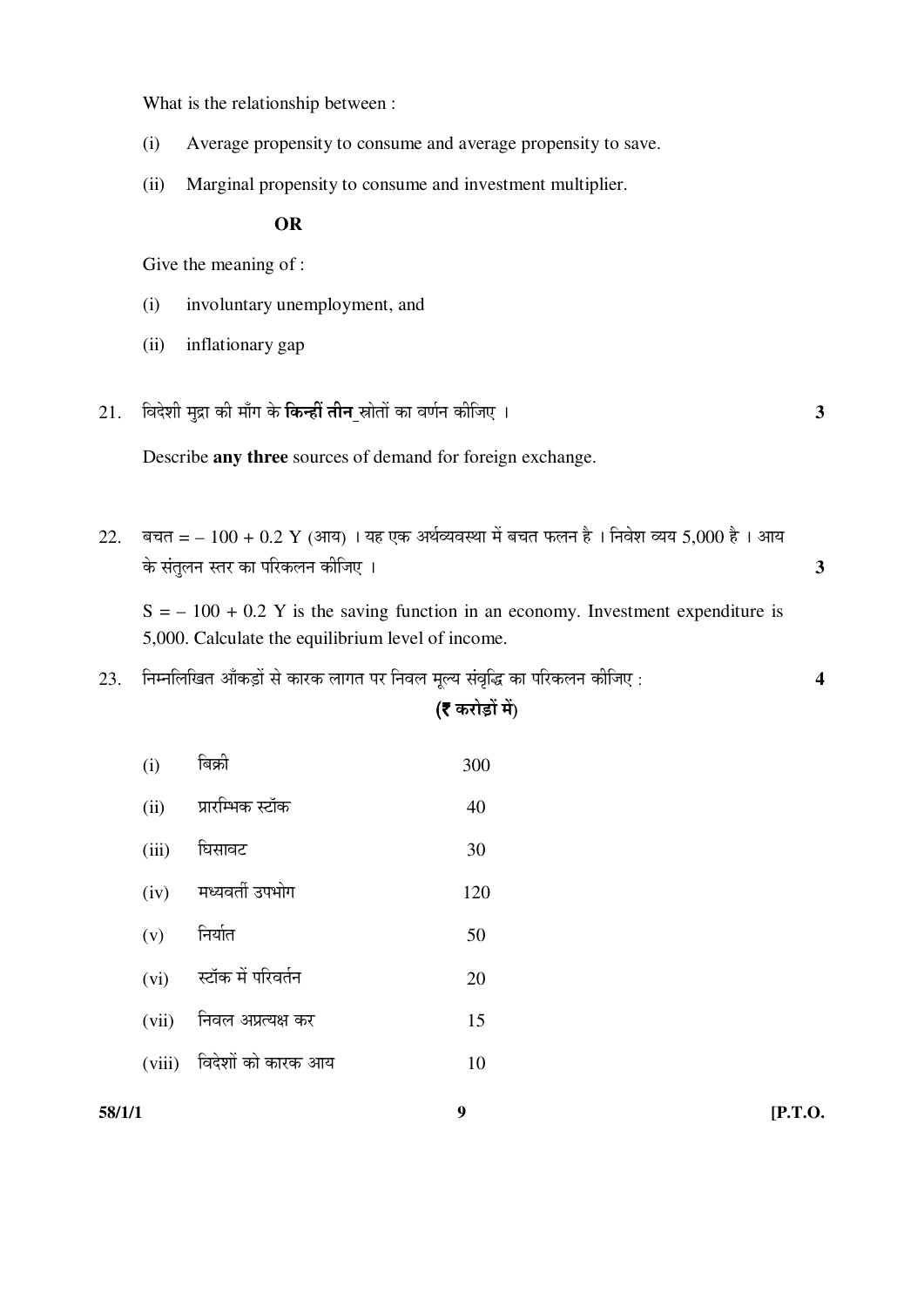From the following data, calculate net value added at factor cost.

# (` **in crores)**

| (i)   | Sales                          | 300 |
|-------|--------------------------------|-----|
| (ii)  | Opening stock                  | 40  |
| (iii) | Depreciation                   | 30  |
| (iv)  | Intermediate consumption       | 120 |
| (v)   | <b>Exports</b>                 | 50  |
| (vi)  | Change in stock                | 20  |
| (vii) | Net indirect taxes             | 15  |
|       | (viii) Factor income to abroad | 10  |

24. ´Ö¬µÖ¾ÖŸÖá ¾ÖßÖã†Öë †Öî¸ü †×®ŸÖ´Ö ¾ÖßÖã†Öë ´Öë ³Öê¤ü Ûúßו֋ … ¯ÖÏŸµÖêÛú ÛúÖ ‹Ûú ˆ¤üÖÆü¸üÞÖ ¤üßו֋ … **4** 

# अथवा

आय के चक्रीय प्रवाह की व्याख्या कीजिए ।

Distinguish between intermediate goods and final goods. Give an example of each.

# **OR**

Explain the circular flow of income.

25. þÖÖµÖ¢Ö †Öî¸ü ÃÖ´ÖÖµÖÖê•Ö®Ö ÆêüŸÖã »Öê®Ö-¤êü®ÖÖë ´Öë ³Öê¤ü Ûúßו֋ … ‡ÃÖ ³Öê¤ü ÛúÖ ´ÖÆü¢¾Ö ÃÖ´Ö—ÖÖ‡‹ … **4** 

Distinguish between autonomous and accommodating transactions of balance of payments account. Explain the significance of this distinction.

 $26.$  ) आय और सम्पत्ति की असमानताओं को कम करने की आवश्यकता की व्याख्या कीजिए । किन्हीं दो बजटीय ˆ¯ÖÖµÖÖë Ûúß ¾µÖÖܵÖÖ Ûúßו֋ ו֮ÖÛêú «üÖ¸üÖ µÖÆü ×ÛúµÖÖ •ÖÖ ÃÖÛúŸÖÖ Æîü … **6** 

 Explain the need for reduction in inequalities of income and wealth. Explain any two budgetary measures by which it can be done.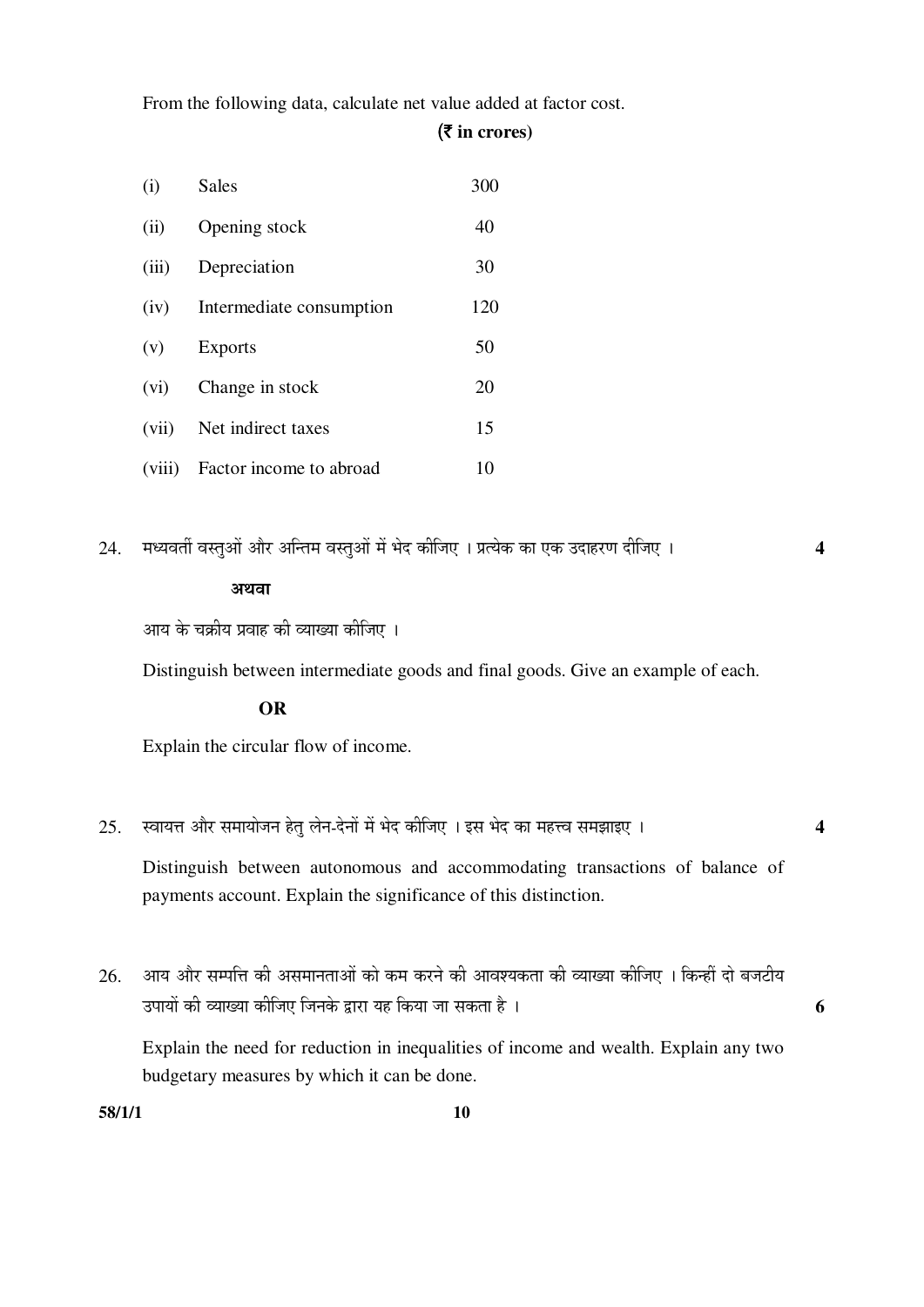$27.$  केन्द्रीय बैंक के किन्हीं **दो** मुख्य कार्यों का वर्णन कीजिए ।

### अथवा

बेंक दर में परिवर्तन अर्थव्यवस्था में मुद्रा पूर्ति को कैसे प्रभावित करते हैं ? समझाइए ।

Describe any **two** main functions of a central bank.

# **OR**

How do changes in Bank Rate affect the money supply in an economy ? Explain.

- $28.$  समग्र माँग और समग्र पूर्ति के बराबर न होने की स्थिति में जो परिवर्तन होते हैं, उनकी व्याख्या कीजिए । **6**  Explain the changes that take place when aggregate demand and aggregate supply are not equal.
- $29.$  (a) राष्ट्रीय आय और (b) सकल राष्ट्रीय प्रयोज्य आय का परिकलन कीजिए :  $\overline{4,2}$

# ( $\bar{\mathbf{z}}$  करोड़ों में)

 $(i)$  निजी अन्तिम उपभोग व्यय $(iii)$  निवल देशीय अचल पँजी निर्माण  $(iii)$  विदेशों से निवल कारक आय $(iv)$  स्टॉक में परिवर्तन  $(v)$  निवल निर्यात  $(vi)$  निवल अप्रत्यक्ष कर  $(vii)$  मिश्रित आय $(300)$  $(viii)$  सरकारी अन्तिम उपभोग व्यय $(ix)$  अचल पूँजी का उपभोग  $(x)$  विदेशों को निवल चालू हस्तांतरण  $(-)$ 

**58/1/1** [P.T.O.